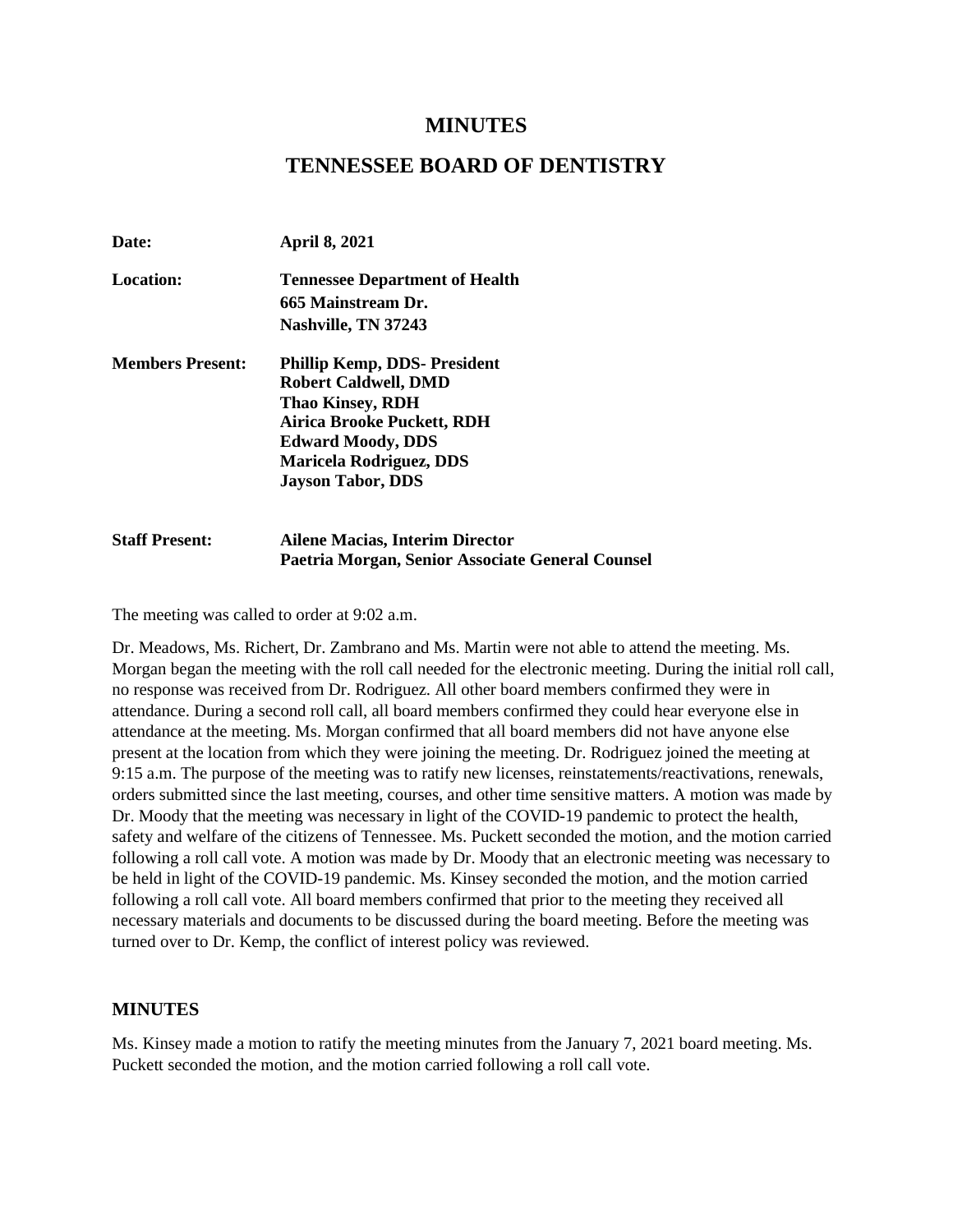Dr. Tabor made a motion to ratify the meeting minutes from the Anesthesia Committee held on March 25, 2021. The motion was seconded by Dr. Moody, and the motion carried following a roll call vote.

### **INTERVIEWS/REQUESTS**

*Dr. Alan Farrugia, DMD*- Dr. Farrugia was asked to come before the board concerning several malpractice claims against him. The claims were settled with just a letter of concern being sent to Dr. Farrugia. The malpractice claim in Alabama was not disciplined by the Board of Dentistry in Alabama, as it was found that he followed the standard practice of care with the patient and followed proper procedures with the patient, so his license was not disciplined. Dr. Farrugia's malpractice insurance carrier advised the claim to be paid to the patient although he cared for the patient properly. Dr. Rodriguez made a motion to approve Dr. Farrugia's application for licensure. Ms. Puckett seconded the motion, and the motion carried following a roll call vote.

*Tracie Robinson, RDA*- Ms. Robinson came before the board due to legal issues being reported on her application for licensure. In 2018 she was involved in a car accident and was charged with a DUI. She has not had an issue with alcohol since that incident. Ms. Robinson had a warrant for not appearing in court, and also several traffic tickets since that time. She is currently on probation for the DUI, and the probation will be ending on August 31, 2021. Ms. Puckett made a motion to approve Ms. Robinson's application for licensure. The board members discussed the approval of the application without running concurrent with Ms. Robinson's legal probation, so there would not be a National Practitioners Databank hit on her license. Dr. Moody seconded the motion, and the motion carried following a roll call vote.

# **RATIFICATIONS**

Dr. Moody made a motion to ratify all the following:

- 1. New licenses, reinstatements/reactivations, and retirements
- 2. Specialties, certifications, and permits
- 3. Administrative revocations

Dr. Kemp seconded the motion, and the motion carried following a roll call vote.

# **APPROVALS OR DENIAL OR WAIVERS AND EXEMPTIONS**

The Executive Orders concerning the suspension of in person continuing education was discussed in reference to in-person CPR certification still being required, as it is not included in the Executive Order. In-person CPR certification is still being required, but waivers are available for those license holders who are unable to find or take an in-person course.

Ms. Kinsey made a motion to approve the following waivers:

- 1. Abston, Destiney RDA
- 2. Brindley, Daniel RDH
- 3. Evans, Cynthia RDA
- 4. Hayes, Tracy, RDH
- 5. Hunt, Shannon RDH
- 6. Jarnigan, Mindy RDA
- 7. Lewis, Whitney RDA
- 8. Litowsky, Courtney RDH
- 9. Medina, Adonica RDA
- 10. Morris, Jeffrey DDS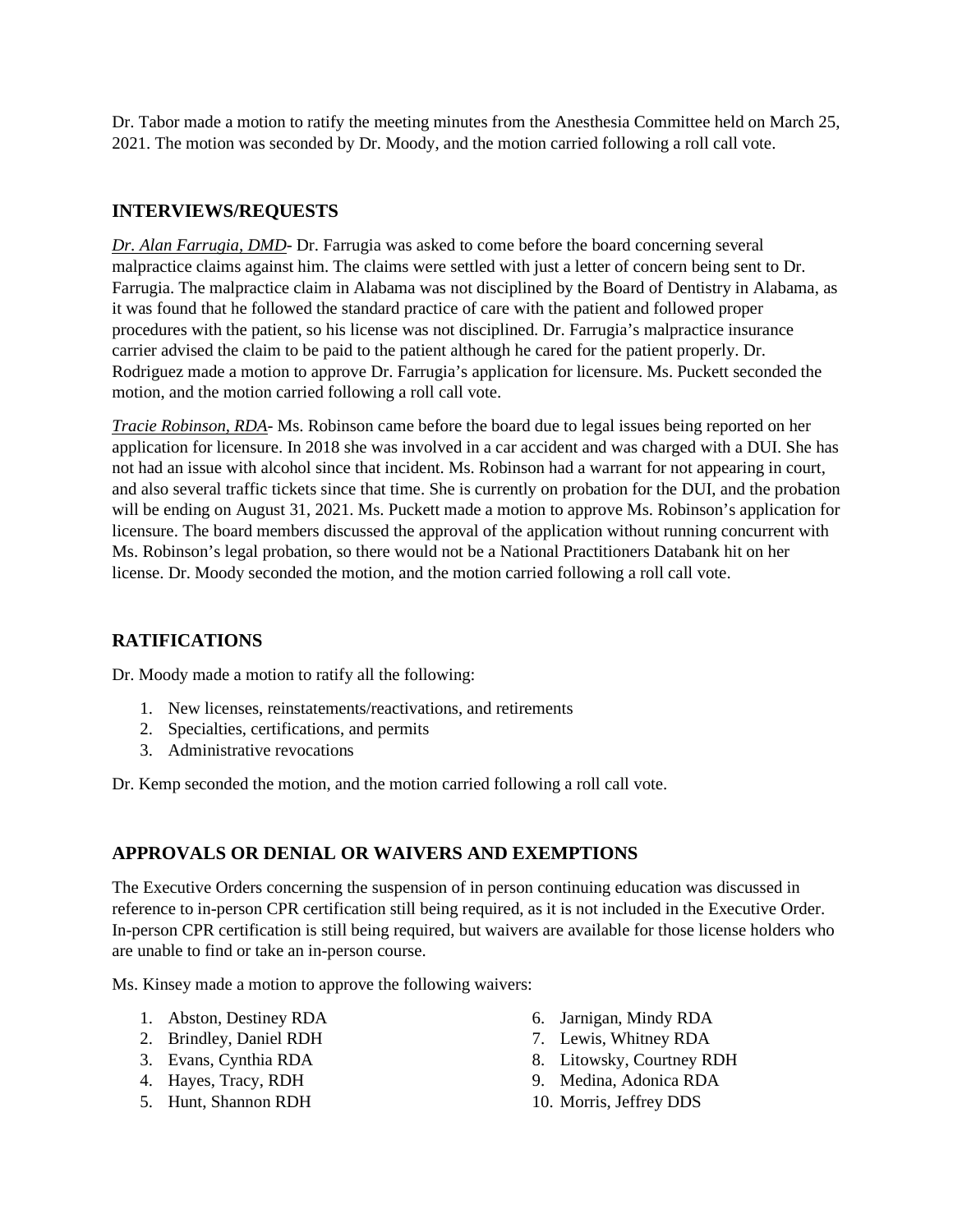11. Perez, Shannon RDH 12. Roller, Brandon DMD 13. Taylor Ashley RDA 14. Wear, Dania RDH

Dr. Tabor seconded the motion, and the motion carried following a roll call vote.

### **COURSES AND/OR COURSES SUBMITTED BY INDIVIDUALS**

Ms. Puckett made a motion to approve all of the following:

- 1. Dr. Gary Cooper- "OSHA Practices for Safety and Health Programs"
- 2. Green Orthodontics- "Dental Occlusion"
- 3. SIPP CEU- "Dental Professionals Course"
- 4. Dr. Keith Dressler- "HIPAA Awareness for Business Associates"

Dr. Rodriguez seconded the motion, and the motion carried following a roll call vote.

### **DENTAL ASSISTING PROGRAM**

Dr. Rodriguez made a motion to approve the following programs:

- 1. Chattanooga College Medical, Dental & Technology
- 2. Daymar College- Clarksville
- 3. Dental Staff School of Chattanooga
- 4. Dental Staff School of Johnson City
- 5. Dental Staff School of Knoxville
- 6. Dental Staff School of Tennessee
- 7. Dyersburg Dental Assisting Program
- 8. Interfaith Dental
- 9. Miller-Motte College
- 10. Remington College- Nashville
- 11. Tennessee College of Applied Technology- Murfreesboro
- 12. Walterstate Community College- Greeneville
- 13. Walterstate Community College- Morristown
- 14. Walterstate Community College- Sevierville

Ms. Kinsey seconded the motion, and the motion carried following a roll call vote.

# **PROGRAMS AND CERTIFICATION COURSES**

Dr. Tabor made a motion to approve the following certification courses:

- 1. Administration of Local Anesthesia
	- a. Excel Dental Training Institute
- 2. Administering and Monitoring Nitrous Oxide
	- a. Tennessee Wesleyan University
- 3. Coronal Polishing
	- a. Chattanooga State Community College
	- b. Clarksville Dental Assisting Program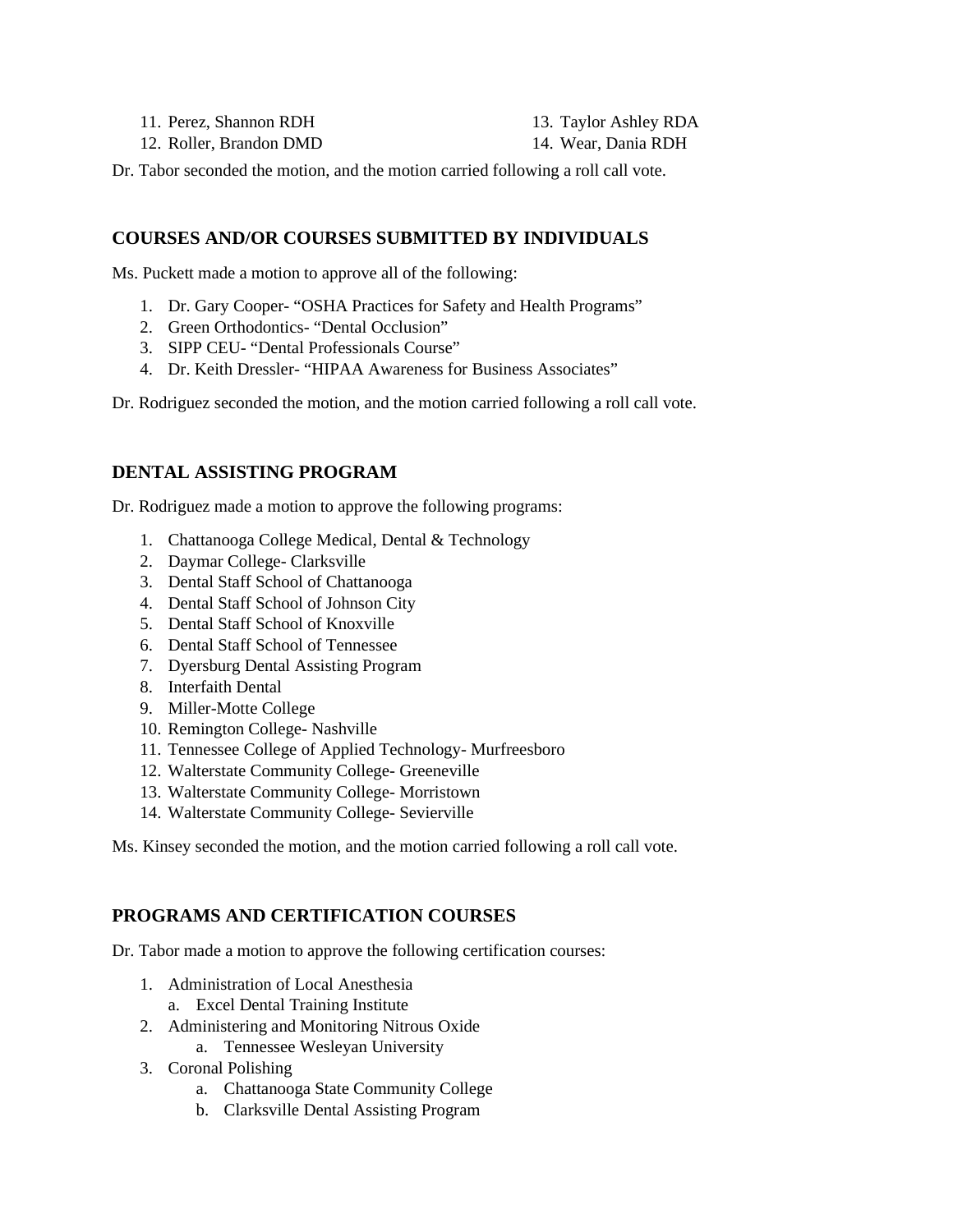- c. Volunteer State Community College
- 4. Sealant Application
	- a. Chattanooga College Medical, Dental & Technology
	- b. Chattanooga State Community College
	- c. Clarksville Dental Assisting Program
	- d. Greater Brainerd Dental
	- e. Northeast State Community College
	- f. Volunteer State Community College
- 5. Nitrous Oxide Monitoring Course
	- a. Chattanooga College Medical, Dental & Technology
	- b. Chattanooga College Medical, Dental & Technology (satellite)
	- c. Chattanooga State Community College
	- d. Northeast State Community College
	- e. Tennessee College of Applied Technology
	- f. Volunteer State Community College

Ms. Kinsey seconded the motion, and the motion carried following a roll call vote

# **EQUIVALENCY COURSES**

Dr. Tabor made a motion to approve the following courses:

- *1. Local Anesthesia*
	- a. O'Brien, Eileen DH- University of New Haven
	- b. Pearce, Melani DH- Gulf Coast State College
	- c. Vaught, Shawn DH- Wytheville Community College
- *2. Administering and Monitoring Nitrous Oxide*
	- a. Baker, Elizabeth DH- Carrington College
	- b. Britten, Robin DH- San Joaquin Valley College
	- c. Broomhead, Stephanie DH- Prairie State College
	- d. Elliott, Jodi DH- Wichita State University
	- e. Furtado, Rachel DH- University of the Pacific
	- f. Gluszynski, Joanna DH- Southern Illinois University
	- g. Gossett, Annette DH- Lake Land College
	- h. Hoy, Samantha DH- Parkland College
	- i. Jones, Amelia DH- Big Sandy Community Technical College
	- j. Kingsolver, Kristie DH- Utah Valley University
	- k. Price, Amy DH- Shoreline Community College
	- l. Vaught, Shawn DH- Wytheville Community College
	- m. Whitten, Hannah DH- West Liberty University
- *3. Radiology*
	- a. Bunton, Brooke- The Medical Institute of Kentucky
	- b. Cain, Kelly- The Medical Institute of Kentucky
	- c. Hertel, Jessica- Savannah Technical College
	- d. Johnson, Martrina- The Medical Institute of Kentucky
	- e. Manning, Megan- San Juan School District Dental Radiology and Safety Training
	- f. Patterson, Gabrielle- The Medical Institute of Kentucky
	- g. Ralls, Jordan- Sandhills Dental Career Center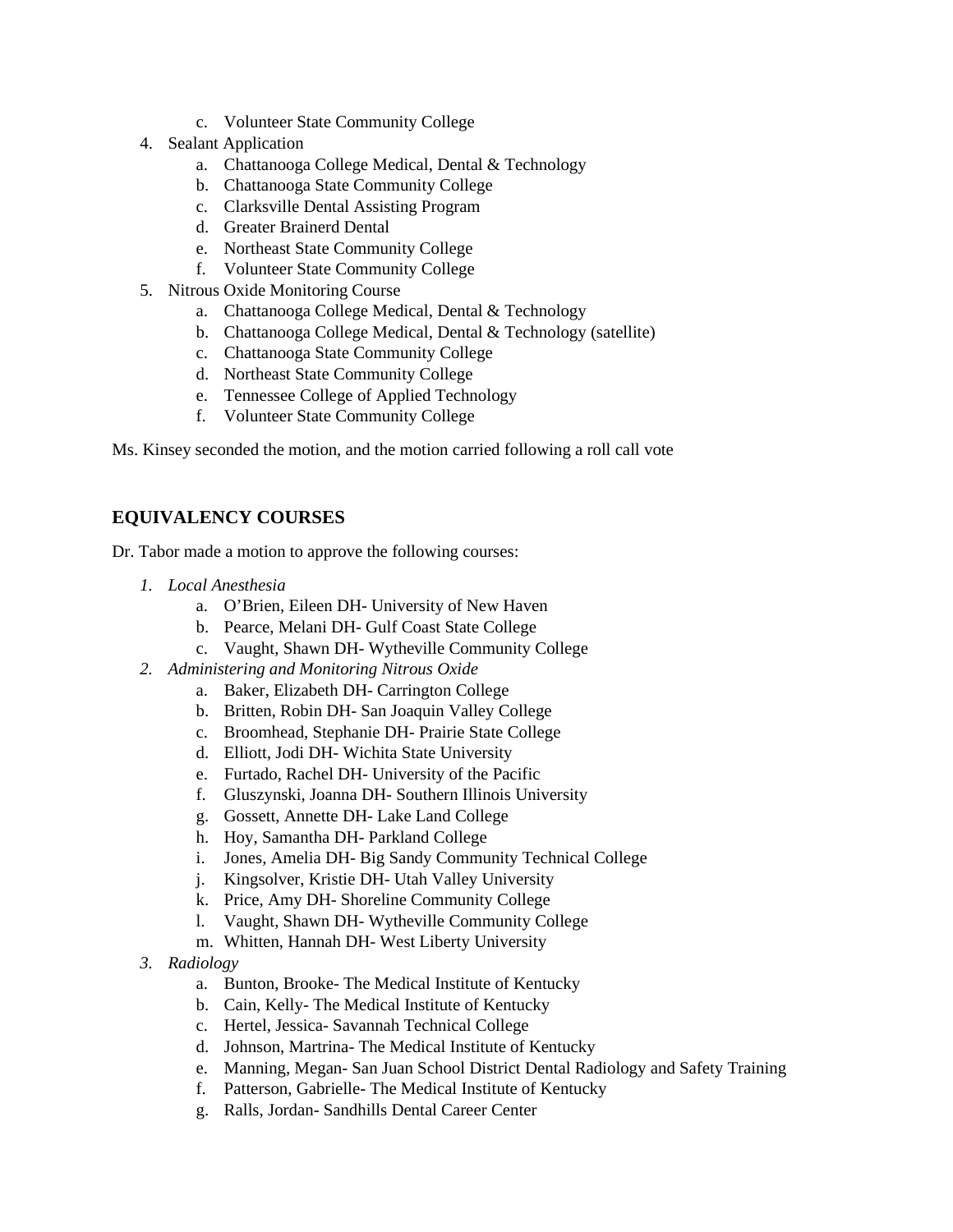- h. Scopel, Cara- Eastern Gateway Community College
- i. Tomlin, Joshua- Arkansas Northeastern College
- j. Weier, Michelle- Dental Pro
- *4. Nitrous Oxide Monitoring*
	- a. Byrd, Cherise- Illinois State Dental Society
- *5. Multiple Courses*
	- a. Haven, Amanda- Chemeketa Community College- Radiology and Coronal Polishing
	- b. Jennings, Destiny- Dental Career Institute- Radiology, NOM, Sealants
	- c. Kelly, Deonna- Seattle Central College- Radiology, Sealants, Coronal Polishing
	- d. Smith, Melani- Gulf Coast State College DH Program- Sealants and Coronal Polishing
	- e. Weier, Michelle-Dental Pro- Sealant and Coronal Polishing

Ms. Kinsey seconded the motion, and the motion carried following a roll call vote.

It was confirmed with Dr. Caldwell that all courses that were denied had not met the minimum course requirements according to the rules set by the Board of Dentistry.

Dr. Rodriguez made a motion to uphold the denials of the following courses:

- a. Haven, Amanda- Chemeketa Community College- NOM
- b. Milton, Tammy- West Virginia University- Coronal Polishing

Ms. Puckett seconded the motion, and the motion carried following a roll call vote.

# **CORRESPONDENCE**

After a review of the correspondence from associations and testing agencies, it was agreed upon by the board that the items were informational, and no response was needed to be drafted.

The correspondence from the Academy of Dental Sleep Medicine and the American Academy of Sleep Medicine was discussed among the board members. Dr. Tabor expressed his support for dentists encouraging patients to get sleep studies done because it can affect a patient's overall health. Dr. Kemp asked Ms. Morgan whether the board could create a position statement about dental sleep medicine to disseminate to dental professionals in Tennessee. Ms. Morgan reminded the board members they are bound by their statutory authority that cannot be exceeded by making statements or policies concerning things not in the scope of practice regulated by the statues/rules. Ms. Morgan offered to review any statement the board may want to give to licensees, to ensure the statement is within the board's authority. The board was reminded that all discussions between board members is to be done in a public forum, and they would not be able to talk among themselves about board business outside of the public meetings. All meetings must be noticed, sunshined, and allow the public to attend the meetings. Board members were reminded that anything that may become before the board for a vote or discussion, should not be discussed with license holders or applicants to avoid a conflict of interest. Dr. Kemp inquired about how the board could meet to discuss other items outside of the regularly scheduled quarterly board meetings. Ms. Morgan stated the board would have to give proper notice, sunshine the meeting, and invite the public to attend the meeting to be held. Dr. Kemp expressed interest in holding other public board meetings to discuss board business between the quarterly board meetings to ensure proper communication.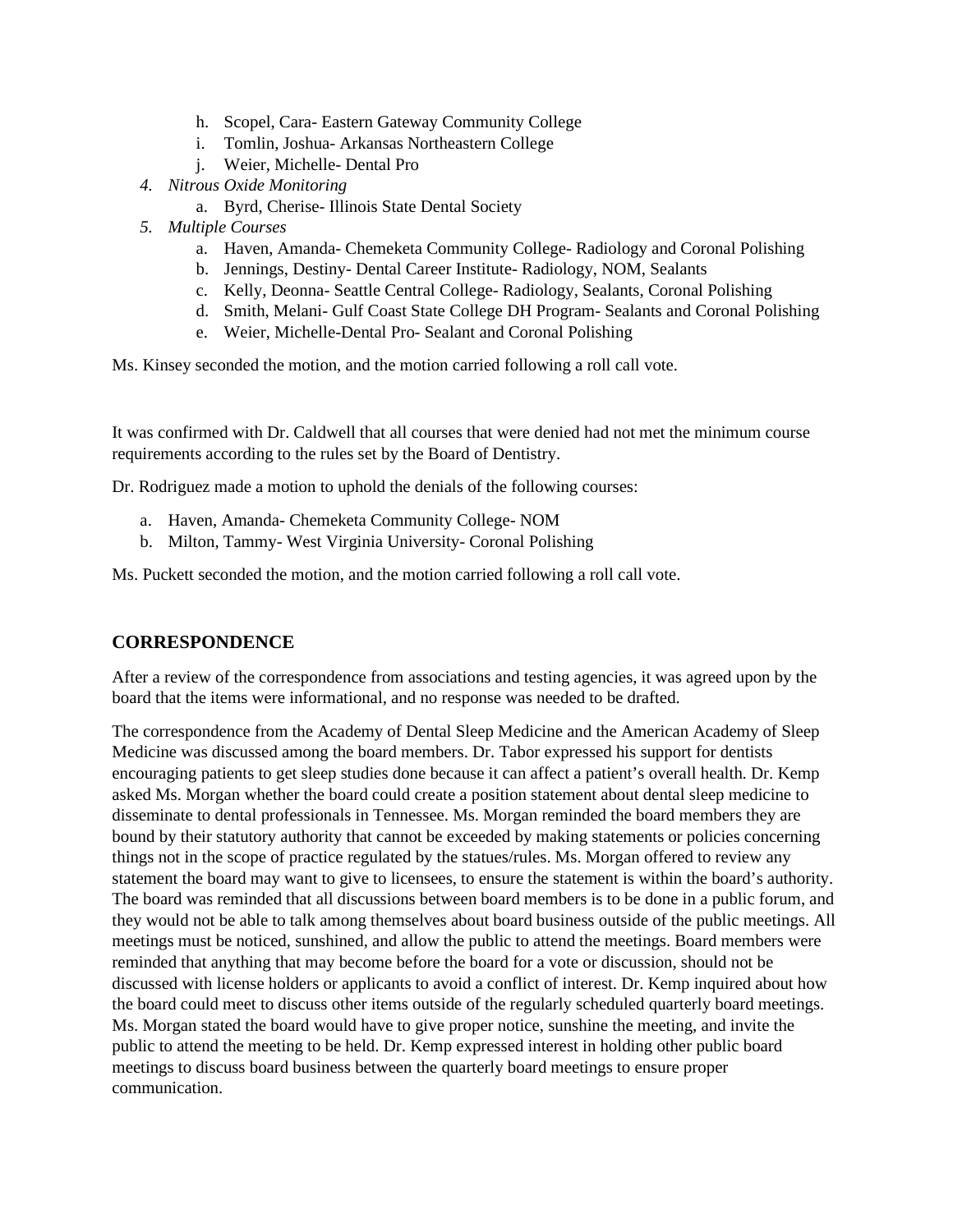### **REPORTS**

*Office of Investigations*- Ms. Lori Leonard joined the meeting to give the investigations report. Since January 1, 2021, 37 new complaints have been opened for dentists, 3 for dental hygienists, and 6 for registered dental assistants. Since the beginning of the year, 17 complaints have been closed for dentists, 2 for dental hygienists, and 4 for registered dental assistants.

*Financial Report*- Ms. Grice joined the meeting to deliver the financial report. The board was cautioned the reserve funds amount was over the recommended amount from the legislature, so the reserve amount would need to be reduced. It was recommended that an application/renewal fee reduction be taken into consideration, as it would be the fastest and most efficient way to reduce the board's reserve funds. Ms. Grice went over different options for fee reductions for the board members to consider, and possibly vote on. She offered to give another report with different options at the July 2021 board meeting, if the board preferred to consider other fee change options. The board was informed it was solely their decision on how aggressively to alter the fee changes to reduce the reserve fund amount, if they should chose to alter the fees at all.

The board discussed the idea of increasing the amount of money in the grant given to the Tennessee Wellness Foundation. Dr. Kemp suggested going with a moderate reduction in fees, and then create a separate account with the excess \$1.5 million in order to fund possible projects such as access to care for rural areas. Dr. Moody expressed concerns about making a decision about how to handle the reserve fund during the current meeting, but would like additional discussion and information on the subject. Dr. Rodriguez expressed concerns about reducing the fees too much and having to raise the fees in the future which may come as a shock to license holders. Ms. Grice informed the board members that creating a separate account for the \$1.5 million would not be possible and would be a violation of the statutes.

Dr. Kemp asked if a separate board meeting could be scheduled before the July 2021 meeting, to be dedicated just to a financial discussion that would include Finance and Administration to assist the board with making a decision on handling the excess reserve. Ms. Putnam joined the meeting to offer advice regarding having another meeting before July. She reminded the board members a meeting would need to be properly sunshined and noticed in order to comply with the requirements for a public meeting for the discussion. Ms. Putnam stated a meeting such as this may not be able to be properly prepared for and held until June, which would not assist in speeding up the process before the already scheduled board meeting. She recommended the discussion about the reserve funds should be held at the July board meeting in order to allow everyone to properly prepare materials for the discussion and allow board members to make an informed decision. Dr. Kemp stated he did not to wait until July to continue the financial discussion and make a decision on how to handle the funds. He suggested he take it upon himself to get a meeting scheduled and coordinated before the next scheduled board meeting. Ms. Putnam reminded the board members that they could not communicate or email amongst themselves between meetings, as it would violate the statutes and rules to discuss board business outside of a public forum. Dr. Kemp said he understood that communication amongst the board members cannot take place and would go through the interim board director in order to have any meetings coordinated for the board members. No motion was made to allow the board members to vote on holding a separate financial meeting or creating a taskforce to handle such a discussion.

*Executive Director Report*- Since January 1, 2021 there have been 62 dentist initial applications, 61 hygienists, 33 facilities, and 361 dental assistants. More than half of all licensees in each profession are renewing their licenses online since the beginning of the year. Since the beginning of the year, 24 dentists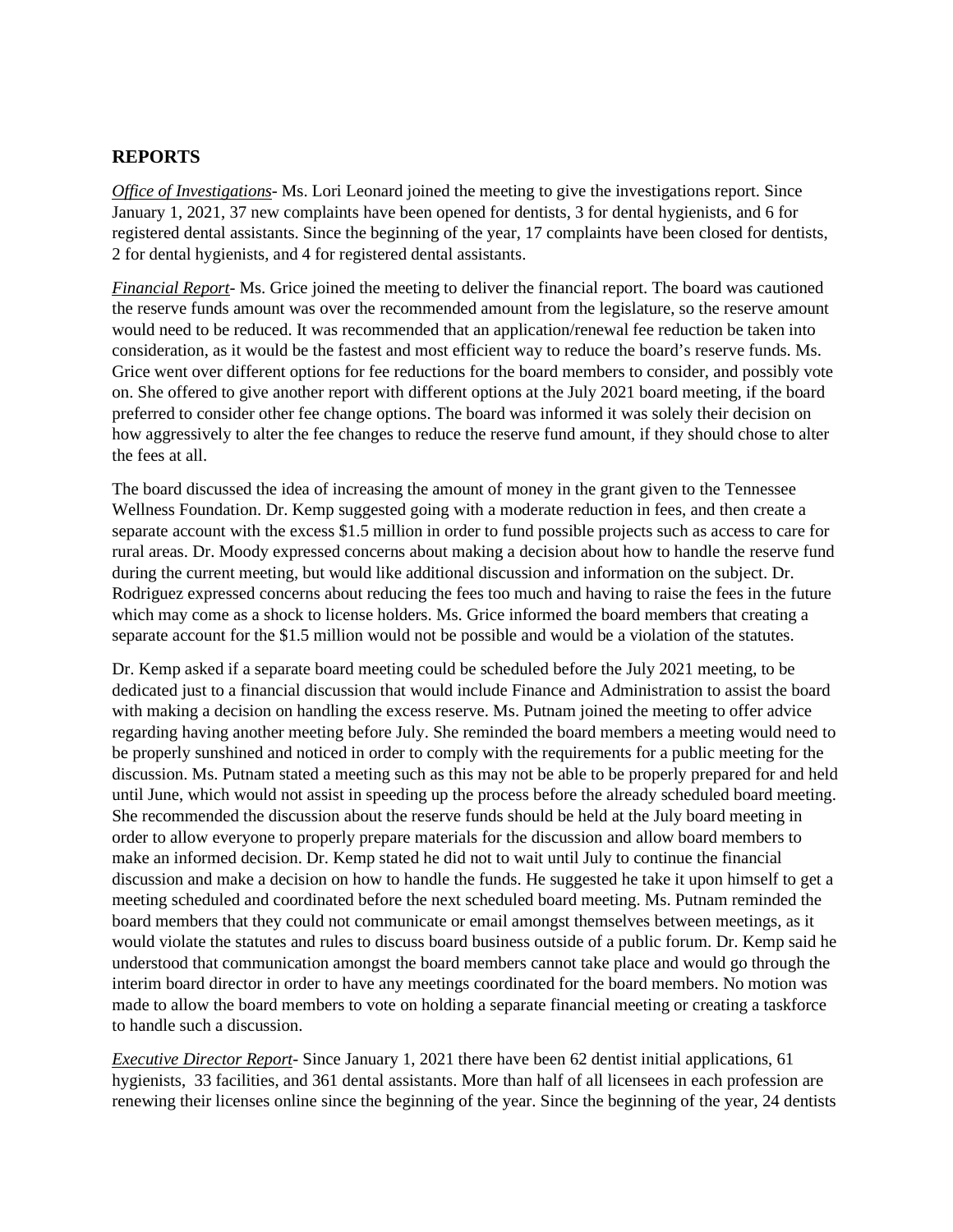have retired their licenses, 17 hygienists, and 36 dental assistants. As of March 31, 2021, the board has a total number of 20,072 active licenses between all 3 professions.

*CE Broker Update*- As of April 2, 2021, there are a total of 5,918 basic account registrations for dental professionals, 849 active professional subscriptions, and 60 active concierge subscriptions in CE Broker.

*Updates from the Schools of Dentistry*- Dr. McKinney joined the meeting to discuss the EFDA program and updates for the UT School of Dentistry. The school is still operating under COVID protocols and are also holding more classes. The students have 100 teeth they are completing during the course in the lab, and they have seen a large increase in the numbers of completed teeth during the course than was typical during previous courses. The students are also showing higher test scores as the course presents some course information via web meetings and the recorded lectures can be watched again to reinforce the information. Dr. McKinney said he may be requesting an extension of the approval from the board for the course to be taught via Zoom meetings, since the year approval will be up around the time of the July board meeting. Dr. McKinney invited the board members to visit the UT School of Dentistry to take a tour of the facilities and learn more about their programs/courses.

Dr. Ragain joined the meeting stating the UT School of Dentistry has been the only school at UT to be physically on campus during the pandemic. He assured the board members that they would not allow the students graduate with a degree until they are competent dentists and hygienists. The new building on campus is still under construction and should be completed within the next 2 years. A large donation was made to the school of dentistry to create a dental center in Knoxville to offer services to patients in the area. They are hoping to have it set up for dental students to complete their rotations at the clinic in Knoxville.

Dr. Gray joined the meeting to give the update on Meharry School of Dentistry and their EFDA program. Their graduation will be held on May  $15<sup>th</sup>$ , and the ceremony will be a combination of in-person and virtual. They have a new international program with 10 students enrolled. The Spring EFDA course has 34 participants and is currently being taught. The students appear to be doing very well with the combined virtual courses and in person courses, with high test scores. Dr. Gray requested to continue the model they currently have with the course being taught both virtually and then in-classroom through the summer. Meharry is continuing to test students and faculty for COVID, and they must produce a negative test result from a test given 5 days before coming to campus. Meharry's mobile dental clinic goes out regularly to provide dental services to patients in rural areas.

*Tennessee Dental Wellness Foundation*- Dr. Sain joined the meeting to give the Wellness Foundation Report. The foundation has several board members who are liaisons for the TDA and the Nashville Dental Association to help them stay connected Dr. Sain will be holding 2 speaking engagements at Meharry School of Dentistry over the next few months. The foundation is looking to bring on a new fulltime consultant shortly. The foundation will be holding a retreat for all their participants in Murfreesboro in October this year. Dr. Sain had to report one dental assistant to the board for not maintaining the advocacy of the foundation per the terms of their agreement.

*OGC Report*- There are currently 21 cases open with the Office of General Counsel. There is a bill proposed that would remove the restriction for serving on the board for dental professionals who work at an educational institution where dentistry, dental hygiene, and dental assisting are taught. There will be legislative liaison at the next board meeting to give a legislative update. A bill was passed to extend the Board of Dentistry to July 30, 2026.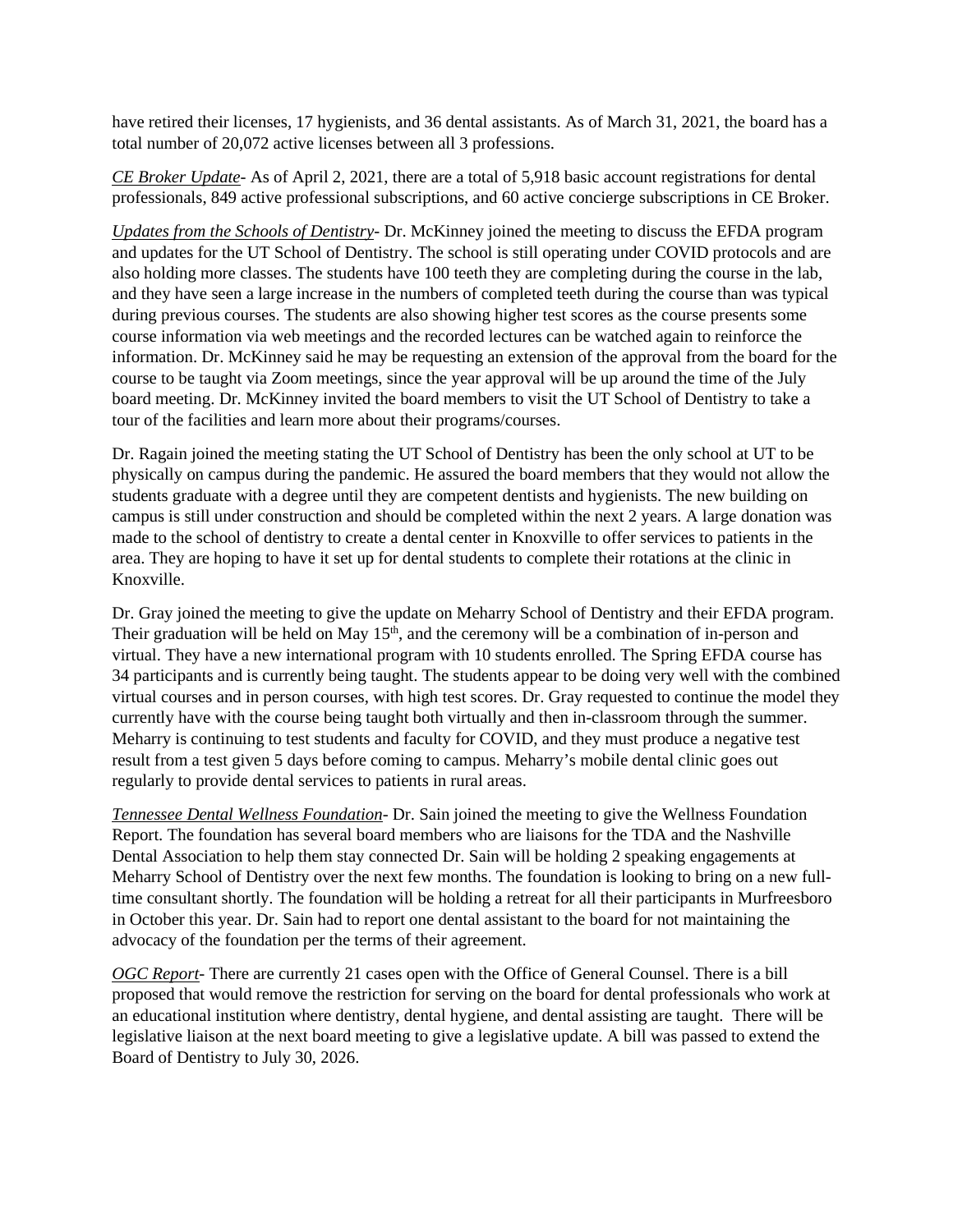#### **AGREED CITATIONS**

Ms. Kinsey made a motion to approve the following continuing education agreed citations:

- a. Akins, Vanecia RDA
- b. Bowman, Jason DDS
- c. Brock, Lisa RDA (rescind citationratified in error)
- d. Brown, Jeannine RDH
- e. Catlett, Valerie RDA
- f. Derossett, Rachel RDA
- g. Drennan, Laura RDH
- h. Dunlap-Taylor, Tina RDH
- i. Edimiston, Suzan RDH
- j. Fischer, Todd DDS
- k. Ford, Allison RDA
- l. Freiden, Denis DDS
- m. Goksel, Turker DDS
- n. Holt, Jessica RDA
- o. House, Ariel RDA
- p. Lim, Rachel RA
- q. Lovely, Jessica RDA
- r. Phurrough, Amy RDH
- s. Renfro, Courtney RDA
- t. Roark, Laruen RDH
- u. Ruiz-Pineda, Veronica
- v. Senowech, Danna RDH
- w. Sewell, Bethany RDH
- x. Wells, Donnis RDH

Dr. Moody seconded the motion, and the motion carried following a roll call vote.

Ms. Puckett made a motion to approve the following lapsed license citations:

- a. Armstrong, Angelia RDA
- b. Daniels, Madison RDA
- c. Gibson, Danielle RDA
- d. Hathaway, John DDS
- e. Jackson, Thomas DDS
- f. Lomax, Brooklyn RDH
- g. Merritt, Lisa RDH
- h. Phillips, Ashley RDA
- i. Teague, Jasmyn RDA

Dr. Moody seconded the motion, and the motion carried following a roll call vote.

### **CONSENT ORDERS/AGREED ORDERS**

1. *Holt, Megan RDA*- Dr. Moody was recused from hearing this order. Ms. Holt failed to respond to multiple notifications of audit or the resulting agreed citation for the 2017-2018 continuing education cycle. As part of the terms of the consent order, Ms. Holt must complete all continuing education make up hours, show proof of current CPR certification, pay a civil penalty of \$150, and pay all costs associated with the presentation of the order. The disciplinary action will be reported to the National Practitioner's Databank. Dr. Rodriguez made a motion to accept the consent order. Ms. Puckett seconded the motion, and the motion carried following a roll call vote.